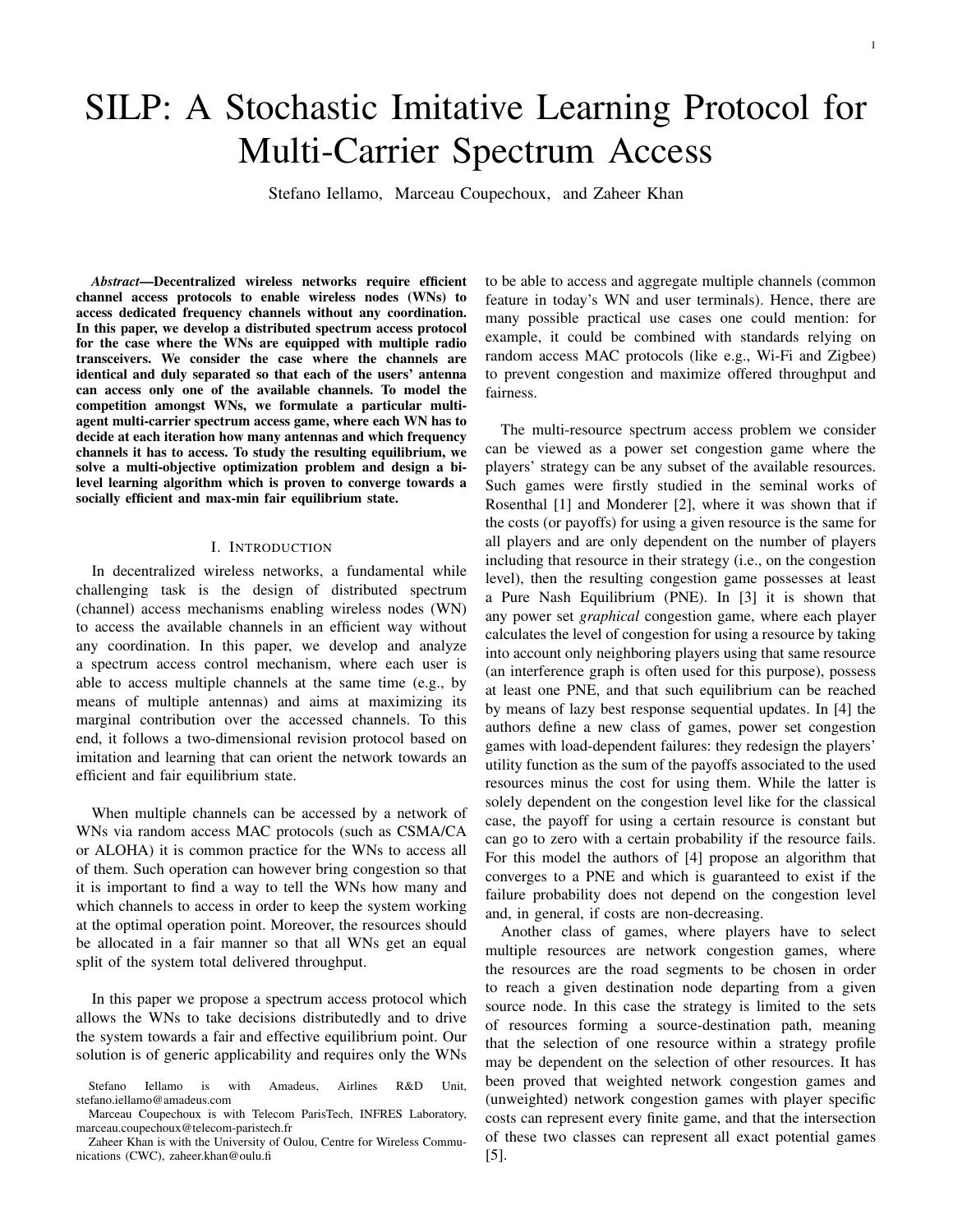Fairness and efficiency of multi-resource allocation has been studied in the context of cloud computing where resource providing entities have to allocate resources (e.g., bandwidth, compute servers, sensors) to their users in a fair manner and schedule tasks efficiently. Differently to our case, the resource providers receive resource requests from the users and they (not the users) have to decide the allocation of resources and tasks in a fair and efficient manner; with global information settings and by limiting the information exchange between them. In [6] and [7] for instance, the authors build on the concepts of -proportional fairness and dominant resource fairness in order to strike a balance between efficiency and fairness of the allocated resources.

In the wake of this literature, we introduce in this paper spectrum access policies based on learning by imitation, a behavior rule widely applied in human societies consisting of imitating successful behaviors. Firstly studied in economics (see, e.g., [8], [9] and references therein), imitation rules have been recently adopted to design distributed evolutionary algorithms for wireless and cognitive radio networks [10], [11]. The problem of distributed spectrum access has been widely addressed in the literature of cognitive radio networks (CRNs). A first set of papers assumes that the number of secondary users (SUs) is smaller than the number of channels. In this case, the problem is closely related to the classical Multi-Armed Bandit (MAB) problem [12]. Some work has investigated the issue of adapting traditional MAB approaches to the CRN context, among which Anandkumar *et al.* proposed two algorithms with logarithmic regret, where the number of SUs is known or estimated by each SU [13]. Complementary, other works assume large population of SUs and study the system dynamics under asymptotic assumptions. In [14] and [15], the authors propose respectively a distributed learning procedure for spatial spectrum access which is proven to converge to a Nash Equilibrium (NE) in the asymptotic case, and a channel switch strategy aimed at maximizing expected throughput. Spatial spectrum access games can be seen as graphical congestion games and are also studied in [16] where players are allowed to select a subset (of fixed cardinality) of the available channels (their strategy is the transmission attempt probability for each selected channel). The authors show that simple algorithms based on best response updates and log-linear learning can be used for the non-cooperative and cooperative case respectively (i.e., the users aim to maximize their own throughput or the resource allocation fairness respectively).

Different from this literature, we study a model where a set of wireless nodes have to decide how many and which channels to access in order to maximize the system offered throughput and the allocation fairness. To this end, we propose a spectrum access protocol allowing to distributedly converge to a social optimum and fair equilibrium state.

With this paper, our contribution is quad-fold:

We formulate the multi-carrier spectrum access problem as a multi-objective optimization problem, where the sum data rate as well as the system fairness have to be maximized.



Fig. 1. System model: Wireless Nodes equipped with multiple antennas are accessing frequency channels. Active antennas equally share the bandwidth on a channel. The total throughput on a channel is a concave function of the number of active antennas on it.

Faced to the challenge of solving the problem in a distributed way, we re-formulate the problem using a bilevel game theoretical framework.

- We propose a spectrum access protocol which we prove to converge to a stochastically stable equilibrium which is both max-min fair and socially-efficient.
- We validate our theoretical results by simulation and compare our solution with two state-of-the-art algorithms from the literature [3], [17].

The paper is organized as follows: In Section II we present the system model and formulate the multi-objective optimization problem in Section III. In Section IV we re-formulate the problem using a game theoretical framework. We describe and analyze our learning algorithms in Sections V and VI, respectively. In Section VII we validate our theoretical results by simulation. Section VIII concludes the paper. In Appendix I, we provide a mathematical background on models of evolution with noise. All proofs are given in Appendix II.

## II. SYSTEM MODEL AND ACCESS PROTOCOL

# *A. Network Model*

In this paper, we consider a set  $N$  of  $N$  of Wireless Nodes (WN) pairs made of a transmitter and a receiver trying to access the radio spectrum (Fig. 1). Such spectrum consists of a set  $\mathcal C$  of  $\mathcal C$  identical frequency channels, each with bandwidth B. A WN transmitter  $j \mathbf{P} \wedge j$  is equipped with  $A \times C$  reconfigurable antennas. Every antenna can be in any of the following modes: *active*, i.e., it is accessing one of the channels in C or *sensing*, i.e., it is performing measurements on a channel. We assume that at least one antenna is always active for all WNs. We assume a *full buffer* traffic model, in which WNs have always data to transmit and a complete interference graph, in which all WNs can hear each other. In practice, this means that the considered network is of small or medium size. When accessing a channel, WNs share the medium using a random access protocol, e.g., CSMA/CA and thus get a share of the available bandwidth for their transmissions, see Figure 1.

Notations of the paper are summarized in Table I.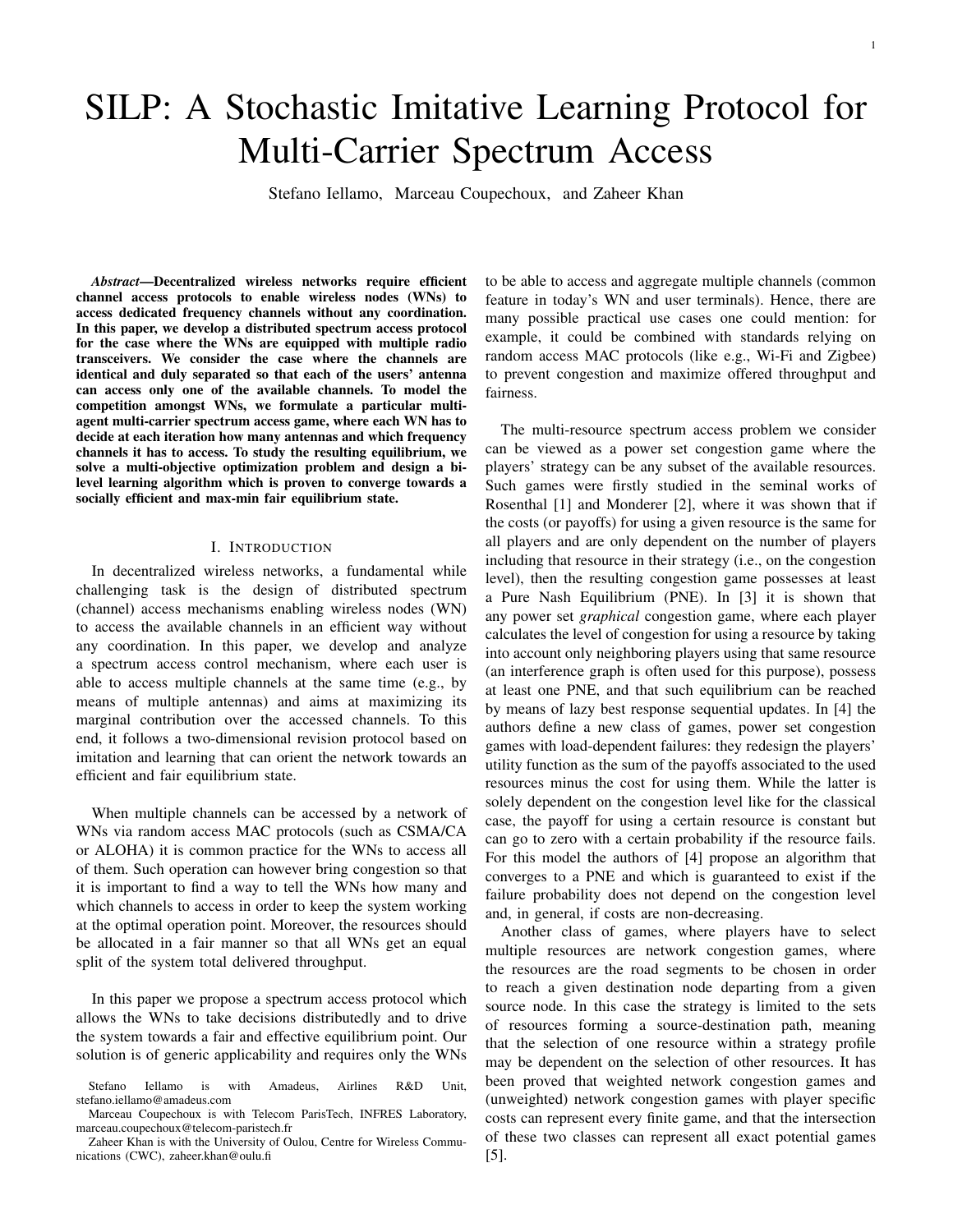TABLE I **NOTATIONS** 

| General                                            |                                          |  |  |  |  |  |
|----------------------------------------------------|------------------------------------------|--|--|--|--|--|
| Set of Wireless Nodes (WN)                         | t1; $\overline{::j}$ ; $::$ ; Nu<br>Ν    |  |  |  |  |  |
| Set of channels                                    | $t1; \pi; i; \pi; C$ u<br>$\overline{C}$ |  |  |  |  |  |
| Set of antennas                                    | t1 <i>; ::; a; ::; A</i> u<br>А          |  |  |  |  |  |
| Internal Game $G^{f\overline{f\gamma}}$            |                                          |  |  |  |  |  |
| $WN$ <i>j</i> strategy set                         | S,                                       |  |  |  |  |  |
| WN j strategy set at a Pareto PNE                  | S                                        |  |  |  |  |  |
| Strategy profile                                   | t $S_1$ ::: $S_i$ ; ::: $S_N$ u<br>s     |  |  |  |  |  |
| Strategy profile at a Pareto PNE                   | $_{\rm s}$ T                             |  |  |  |  |  |
| Set of strategies                                  | $\overline{\mathcal{S}}$                 |  |  |  |  |  |
| Number of iterations                               | $\overline{\tau}$                        |  |  |  |  |  |
| WN $j$ marginal contribution (MC) on channel $j$   | īn                                       |  |  |  |  |  |
| WN <i>j</i> MC on channel <i>j</i> at a Pareto PNE | ínf<br>jί                                |  |  |  |  |  |
| WN j utility                                       | $U^{i\overline{n}}$                      |  |  |  |  |  |
| System state at $t$                                | $\overline{z}^{i n}$ ptq                 |  |  |  |  |  |
| Union of PNE                                       |                                          |  |  |  |  |  |
| External Game GOUT                                 |                                          |  |  |  |  |  |
| Strategy profile                                   | r                                        |  |  |  |  |  |
| WN <i>j</i> strategy                               | $\Gamma$ :                               |  |  |  |  |  |
| WN $j$ throughput on channel $j$                   | out                                      |  |  |  |  |  |
| WN j utility                                       | $11$ out                                 |  |  |  |  |  |
| System state at                                    | $\overline{z^{out}}$ pq                  |  |  |  |  |  |
| Limit Set (LS)                                     |                                          |  |  |  |  |  |
| Union of max-throughput LSs                        |                                          |  |  |  |  |  |
| Enlarged union of Pareto LSs                       |                                          |  |  |  |  |  |



Fig. 2. Frame structure utilized by the WNs on a channel.

## *B. Frame Structure*

We assume that on every channel time is divided into blocks of equal duration and every block is divided in T slots (Figure 2). During a block, we impose that the mode of an antenna (active or sensing) is fixed. During a slot, the channel accessed or sensed by an antenna is fixed. Accessed or sensed channels can thus change only at slot boundaries and antenna modes can change only at block boundaries. As shown in Figure 2, transmit packets are augmented with a header containing a field for the MC-flag (1 bit), for the number  $r_i$ of active antennas ( $r \log_2 pA$ qs bits), and for the WN ID.

# *C. Throughput*

At a given time instant, let  $S_j \in \mathcal{C}$  be the subset of channels accessed by WN j and s  $\mathbf{t}S_1$ ; :::;  $S_N \mathbf{u}$  the channel allocation profile of all WNs. The profile s is an element of  $\mathbf{r} \in \mathbf{S}^{\mathbf{z} \wedge A}$ , i.e., all the subsets of  $C$  with cardinality less or equal to  $A$ .

The throughput achieved by  $WN$  *j* is the sum of the throughputs achieved by every active antenna<sup>1</sup>. On a given channel  $\neq$  **P**  $\text{C}$ , we assume that the random access protocol is fair and thus depends only on the number of contending antennas. Let  $\rho \mathbf{p} \eta_i \mathbf{q}$  the throughput achieved by every antenna on channel *i* when  $n_i$  active antennas are contending. We assume that the function  $\rho \mathbf{p} \eta_i \mathbf{q}$  is decreasing and that  $n_i \rho \mathbf{p} \eta_i \mathbf{q}$ is concave as a function of  $n_i$ . The total throughput on a channel has thus a unique maximum denoted  $n_{OPT}$ . For a WN desiring to selfishly maximize its throughput, there is an incentive to activate all its antennas. From a system point of view however, if all WNs activate all their antennas, this may result in a high congestion, so that the overall throughput is not maximized.

## III. MULTI-OBJECTIVE FORMULATION

In this section, we first formulate our problem as a multiobjective maximization problem and we characterize its solution.

### *A. Multi-Objective Maximization Problem*

For a given channel allocation profile s, the throughput of WN  $j$  is given by  $u_j$  psq WN *j* is given by  $u_j$  **psq**  $_{j}P S_j$  *ppn<sub>i</sub>* **psqq**, where *n<sub>i</sub>* **psq**  $j_{\mathbf{P}}$  at i P  $S_j$ **u**, and **1tu** is the indicator function. The system throughput is given by  $U$ psq  $j_P \sim U_j$  psq. We consider the max-min fairness criterion and we define the fairness of a profile **s** as follows: **psq**  $min_{j \in \mathbb{N}} U_j$  **psq** Our multi-objective maximization problem is now:

$$
\max_{\mathbf{SPCS}^{\mathbf{H}}}\mathbf{p}U\mathbf{p}\mathbf{sq};\quad \mathbf{psqq} \tag{1}
$$

Definition 1. *A feasible solution* s <sup>1</sup> P rCs ¤<sup>A</sup> *Pareto dominates* another solution  $S^2$  **P** r $C$ s<sup> $\mathbf{z}$ A if  $U$ ps<sup>1</sup>q \fightarrow ps<sup>1</sup>q \fightarrow ps<sup>2</sup>q</sup> and one of the inequalities is strict. A solution  $S^{\circ}$  is called *Pareto optimal if there does not exist another solution that dominates it.*

Remark: As all channels are identical, all WNs have the same number of antennas and all antennas active on a given channel get the same throughput, we approximate the fairness criterion as follows **psq** min<sub>jPN</sub>  $|S_i|$ . Because the problem is discrete, a WN with less active antennas may indeed have a higher throughput than another with more antennas at a Pareto optimal allocation profile.

For a given channel allocation profile s, let  $y_s p k q$  be the number of channels with  $k \times N$  active antennas on them. number of channels with  $K \triangleright R$  *N* active antennas on them.<br>Note that  $\begin{array}{c} N \\ k \end{array}$  (*N*<sub>s</sub> **)**/<sub>s</sub> **)**/<sub>s</sub>  $\triangleright$  *C* and recall that we have assumed that all WNs have at least one antenna active and that the function  $n \mathbf{\tilde{N}}$  nppnq is concave with a unique maximum, denoted  $n_{OPT}$ .

**Lemma 1.** For the non-trivial case  $n_{OPT}$  **;** 0*, a Pareto optimal allocation profile* s *has the following properties:*

<sup>&</sup>lt;sup>1</sup>If WNs are secondary users opportunistically accessing channels where a primary user has strict priority, throughput should be understood as the throughput achieved with the *remaining* resources left by the primary user.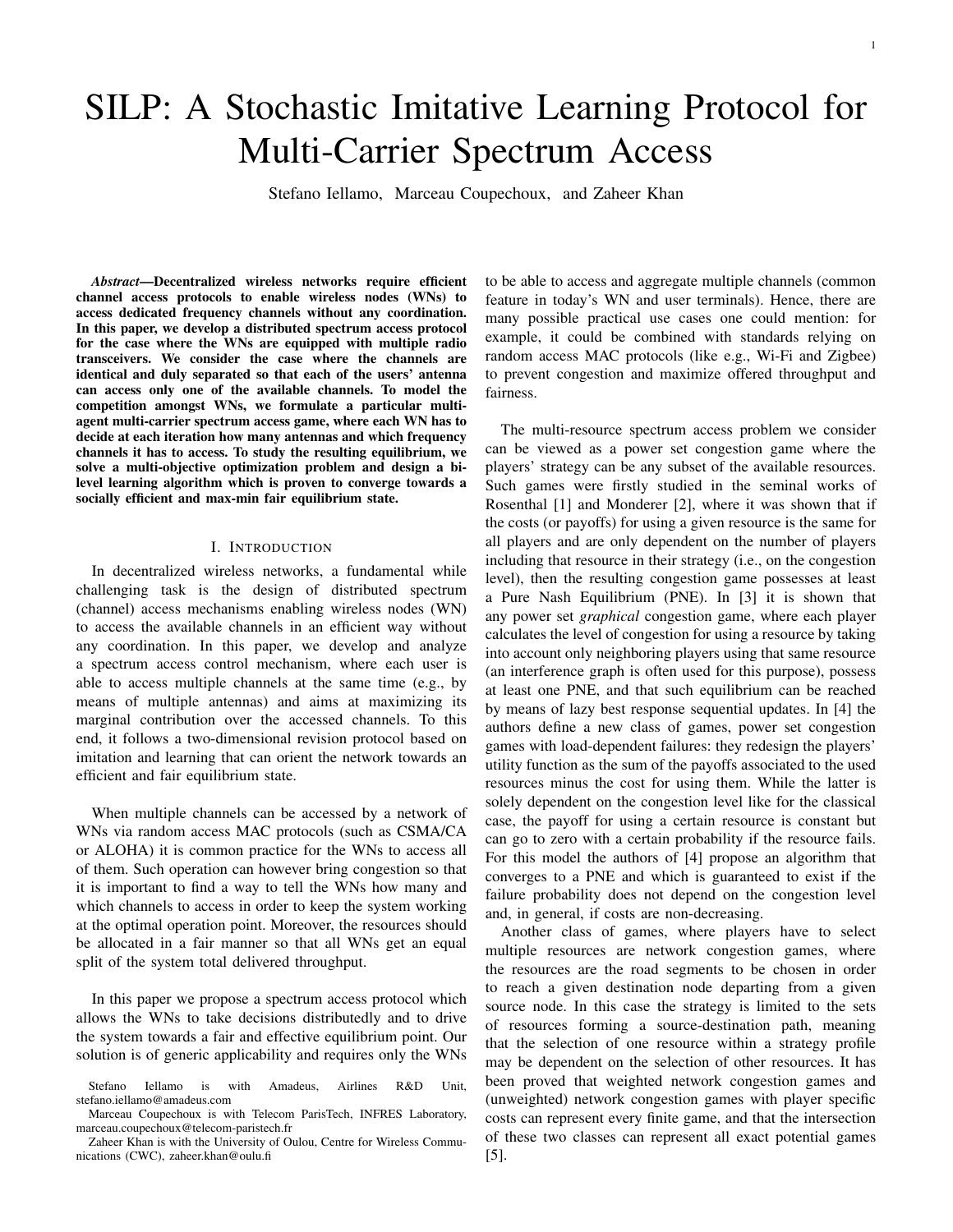*If* AN  $\angle$  Cn<sub>OPT</sub> and N  $\triangle$  Cn<sub>OPT</sub>, then  $y_s$ pn<sub>OPT</sub> C and  $y_s$ **pkq** 0 for k  $n_{OPT}$ . The number of active antennas per user is  $\frac{C_{\text{noPT}}}{N}$ **u** or  $\frac{C_{\text{noPT}}}{N}$ **u** 1 and the *sum of active antennas is*  $C_{D^p\mathcal{T}}$ *. In this case, there are enough antennas to fill all channels at*  $n_{OPT}$ *.* 

*If*  $N$  **;**  $Cn_{OPT}$ *, then all WNs will activate exactly one antenna, and there will be*  $C$  *mod*  $\mathbb{P}_{\mathbb{C}}^{\mathbb{N}}\mathbb{q}$  *channels with* **t** $\frac{N}{C}$ **u** WNs and the remainder mod**p** $\frac{N}{C}$ **q** channels with **r** $\frac{N}{C}$ **s** *WNs. In this case, there is at least one channel with more than*  $n_{OPT}$  *antennas.*<br>*Otherwise, if AN* (

 $Cn_{OPT}$ *, all WNs will activate all of their antennas, and there will be C* mod  $\frac{AN}{C}$  **q** *channels* with  $\mathbf{t}_{\alpha}^{AN}$  **u** *WNs and the remainder mod*  $\mathbf{p}_{\alpha}^{AN}$  **c** *channels* with **r**<sup> $\frac{AN}{C}$ **s** *WNs. In this case, there is at least one channel*</sup> *with fewer than*  $n_{OPT}$  *antennas.* 

*Proof.* See Appendix II-A.

As a consequence, a Pareto optimal solution can be computed by a central entity provided that N, A and  $n_{OPT}$  are known. Moreover, the central entity would be also expected to provide each WN with the number of antennas it has to activate. In the rest of this paper, we look for a distributed approach in which the WNs don't know  $N$  and we rely on game theory to reformulate the problem. The cases where  $n_{OPT}$  is known and unknown are both studied.

#### IV. BI-LEVEL GAME THEORETICAL FORMULATION

In this section, we reformulate the problem as a spectrum access game in order to reach this solution in a distributed way.

#### *A. Bi-Level Approach*

The problem of maximizing and load balancing the throughput in multi-resource system in a distributed way is a difficult one. Unlike [3], which proposes distributed algorithms allowing convergence to a PNE, we aim to design a distributed algorithm allowing convergence to an equilibrium point which is Pareto optimal, i.e., efficient and fair.

Our approach is to decouple the problem into an internal game  $G^{in}$  and an external game  $G^{out}$ . In the internal game, the number of active antennas is fixed per WN and the strategies consist in the set of accessed channels. The internal game is thus a channel allocation game. In the external game, the strategies consist of the number of active antennas. Every slot within a block is an iteration of the internal game, whereas every block is an iteration of the external game. The utilities of the external game at the end of a block depend on the utilities obtained after the  $\bar{T}$  slots of this block in the internal game.

# **B.** Internal Game G<sup>in</sup>

The internal game is played at every slot  $t$  over a block duration<sup>2</sup> (see Figure 2).

**Definition 2** (Internal game  $G^{(n)}$ ). *For any vector of number of active antennas*  $\mathbf{r} = \mathbf{r}_1$ ; :::;  $r_N$ **s**,  $r_j$  **P t**1; :::; Au, the internal

<sup>2</sup>The dependence on  $t$  of the utilities and strategies are omitted when it is clear from the context.

game G<sup>in</sup>prq is a 3-tuple **p**N;tC<sup>rj</sup> u<sub>jPN</sub>;tU<sup>jn</sup>u<sub>jPN</sub>q, where N is the set of players,  $C^{r_j}$  and  $U_j^{j}$  are the strategy set and *the utility of player j, respectively. The strategy*  $S_j$   $\in$   $C^{r_j}$  *of player* j *is the set of channels accessed by* j *and is such that*  $|S_i|$  *r<sub>j</sub>. For a strategy profile* **s t** $S_1$ ; :::;  $S_N$ **u**, the utility *of player* j *is defined as:*

$$
U_j^{in} \text{psq} \qquad \sum_{j \in S_j}^{in} \text{psq} \tag{2}
$$

*where*

 $\Box$ 

$$
\int_{ij}^{i\pi} \text{psq} \int_{j\text{P}}^{i\pi} \text{psq} \cdot \text{psq} \cdot \text{psq} \cdot \text{psq} \cdot \text{psq} \cdot \text{psq} \cdot \text{psq} \cdot \text{psq} \cdot \text{sp} \cdot \text{psq} \cdot \text{sp} \cdot \text{sp}
$$
\n
$$
\int_{i\text{P}}^{i\pi} \text{psq} \cdot \text{psq} \cdot \text{psq} \cdot \text{sp} \cdot \text{sp}
$$

Note that  $\frac{in}{ij}$  is the marginal contribution of player j on channel  $\ell$  in terms of throughput and thus its utility is the sum of the marginal contributions on the accessed resources. The sum throughput of the system  $U$ **psq** is a welfare function as defined in [18]. When this function is separable and utilities are marginal contributions, there exists at least one PNE that maximizes the welfare function [18]. As we will show in Section VI, such PNEs also share equally the throughput among active antennas.

**Lemma 2** ([18]). *The internal game G*<sup>*in*</sup>**prq** *is a distributed welfare game with potential function* iPC nipsqppnipsqq*. There exists at least one PNE, which maximizes the sum throughput of the system and which is a global maximizer of the potential function.*

# C. External game Gout

The external game  $G<sup>out</sup>$  is played over iteration blocks  $3$ (see Figure 2). For this game a player  $j$  strategy at is the number  $r_i$ **p q** of active antennas. At the end of each iteration block, the utility of a player in  $G<sup>out</sup>$  is the throughput achieved at the end of the internal game with profile  $s^{in}$ **p**  $\top$ **q**. See Figure 3 for an overview of the bilevel approach.

**Definition 3** (External game  $G^{out}$ ). *The external game*  $G^{out}$ *is a 3-tuple (* $\wedge$ *,* **t** $1$ ; :::;  $A$ **u** $\wedge$ , **t** $U_j^{out}$ **qu**<sub>jP $\wedge$ , *), where*  $\wedge$  *is the*</sub> *set of players and* t1; :::; Au *is the strategy set for a player. A strategy* r<sup>j</sup> P t1; :::; Au *is the number of antennas activated by player j. For a strategy profile*  $\mathbf{r}$   $\mathbf{r}_1$ ;  $\cdots$ ;  $\mathbf{r}_N$ **s***, the utility of player* j *is defined as:*

$$
U_j^{out} \text{prq} \qquad U_j \text{pr/s}^{in} \text{q} \tag{4}
$$

where  $U_j$  and  $S^{i\Gamma}$  are the throughput and the profile achieved *by player* j *in the internal game at the end of the current block.*

Definition 4 (Power set congestion game [2]). *A power set congestion game is a congestion game where 1) players' pure strategy is any subset of the resources, 2) the payoff associated to the use of each resource is the same for all players and it depends solely on the number of players using that resource, 3) players' utility function is the sum of the payoffs for using each resource included in the pure strategy.*

 $3$ The dependence of utilities and strategies on is omitted when it is clear from the context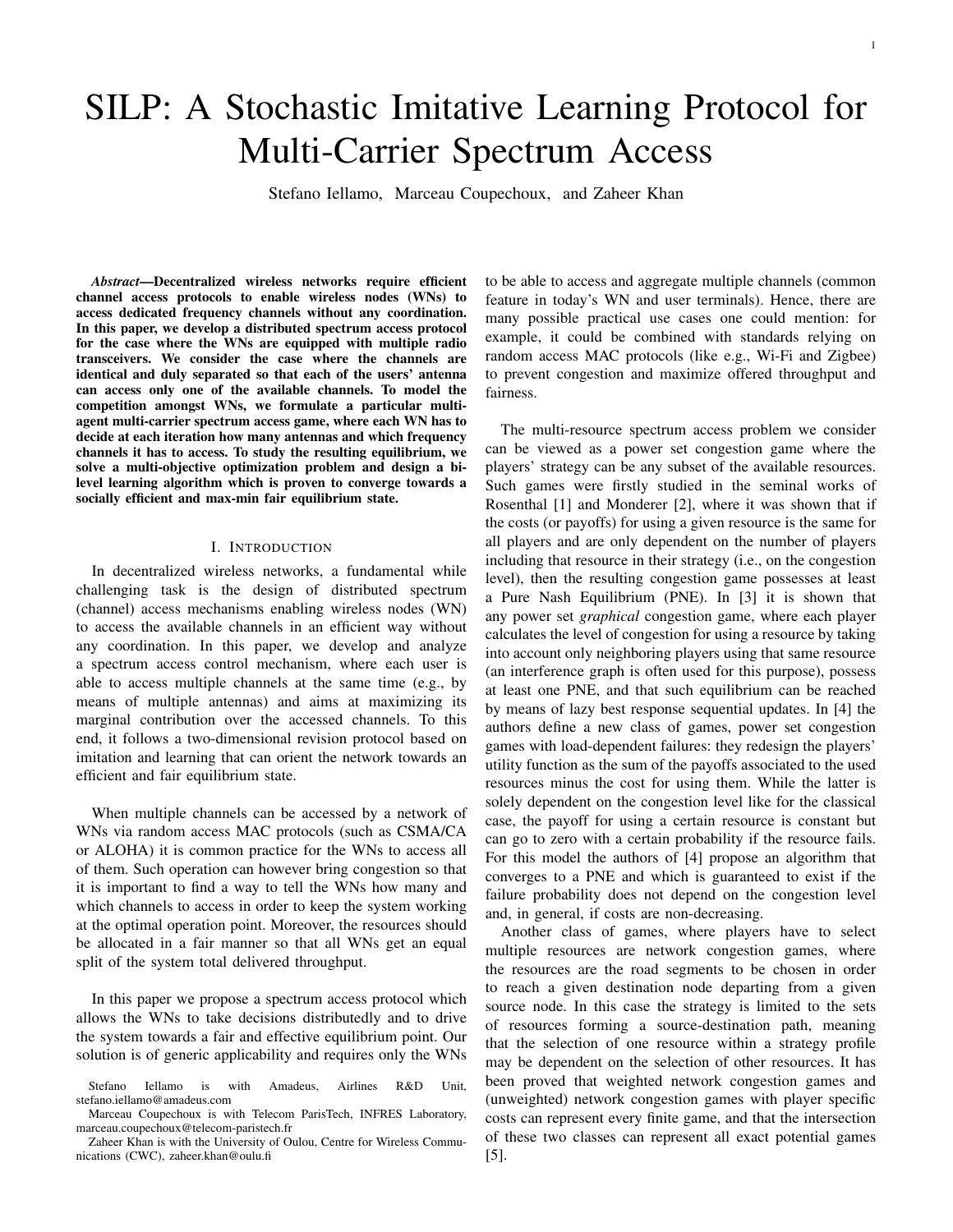

Fig. 3. Bi-level Approach with internal and external games and algorithms.

**Lemma 3** (Theorem 3.1 of [2]). *The external game G<sup>out</sup> can be viewed as a power set congestion game. As a consequence, it is a potential game possessing at least one PNE.*

# V. LEARNING ALGORITHM

In this section, we propose a learning algorithm to reach a PNE of the external game and achieve an efficient solution for the system, which is also fair for the players. We split the algorithm into a MAIN part and two sub-routines: MASAP (Multi-Antenna Spectrum Access Protocol) for the internal game and SILP (Stochastic Imitative Learning Protocol) for the external game.

#### *A. MAIN*

The MAIN algorithm is played at every player. It proceeds by iterations. At each block boundary, the routine MASAP is called to play the internal game at every slot until the next block. Then the routine SILP is called to play the external game. The output of MASAP consists in a flag and a set.

The binary flag MC-flag (for marginal contribution flag) is red if the player has obtained at least one negative marginal contribution during the internal game and white otherwise. The set  $H_i$  is a set of WNs headers observed by player *j* during the internal game.

Algorithm 1 MAIN: Multi-carrier spectrum access (executed at each WN  $j$ )

- 1: **Initialization**: Set  $T$  and define functions **p**/q and **p** q. Randomly choose  $r_i$ .
- 2: while true (at each iteration block  $\angle\neq$  1) do
- 3: **tMC-flagp/q**;  $H_i$ **u Ð** MASAP**p** $r_i$ **q** (Algorithm 2)
- 4:  $r_j$  **Ð** SILP**p** $r_j$ ; MC-flag**p** $j$ **q**;  $H_j$ **q** (Algorithm 3)
- 5: end while

# **B.** MASAP for  $G^{in}$

We now detail MASAP (Multi-Antenna Spectrum Access Protocol, Algorithm 2).

The algorithm is executed at every  $WN$   $j$ , proceeds by iterations and take decisions at the end of every slot. During a slot  $t$ , no channel switch is allowed and WN  $\dot{j}$ accesses the chosen set of channels  $S_i$ .

At the end of each iteration  $t$ , each WN  $j$  calculates its marginal contribution  $\frac{i}{j}$  on every channel  $i \mathbf{P} S_j$  (line 8). It may deduce it from the number of WNs on the channel, see Section VII for implementation details.

The strategy for the next iteration  $t \quad 1$  is chosen according to a learning rule based on exploitation and exploration (mutation). In the literature of evolutionary models with noise, a *mutation* or *tremble* is defined as a random strategy selection occurring with small probability eventually tending to zero. In our case, a mutation is a switch from a worst performing channel towards a best known channel which is not already occupied by any of j's active antennas at the current iteration. In other words, upon mutation a WN revises its strategy by dropping one of the most congested channel and accessing one of the least known congested one.

If the WN performed a mutation at the last iteration, it exploits its knowledge of the previous iteration and come back to channel  $\hat{\beta}$  if it is worth (lines 10-14).

Otherwise, it performs exploration, i.e., a mutation, with a probability **p** $\phi$  tending to zero (lines 15-18). This phase could be completely random in the choice of the target channel. We however introduce the heuristic that allows to speed up the convergence in practice (line 17). At the end of the block, when  $t \quad T \quad 1$  and  $t \quad T$ (lines 20-28), the WN collects the information about the channels on which the marginal contribution is negative. On these channels, there are too many active antennas with respect to the objective of maximizing the system throughput. This information will be communicated to the external game through the MC-flag. At  $t \quad \tau \quad 1$ , the WN observes its own channels (lines 20-21), while at  $t$  T, it collects the same information from a subset of WNs chosen at random (lines 23-28) by observing the packets headers.

# C. SILP for Gout

In this section, we provide detail of the Stochastic Imitation Learning Protocol (SILP) used in  $G<sup>out</sup>$  that achieves a fair and socially-efficient PNE. The algorithm is based on the concept of *imutation*, which is a mixed of the concepts of *mutation* and *imitation*. Like a mutation, it occurs with a decreasing probability p q tending to zero. Like in an imitation, a decision is taken by observing the strategies of a subset of other players. In our case, imutations can be seen as mutations where the next strategy is not chosen uniformly at random but rather differs from the previous one by at most one active antenna based on the observed number of active antennas of other WNs.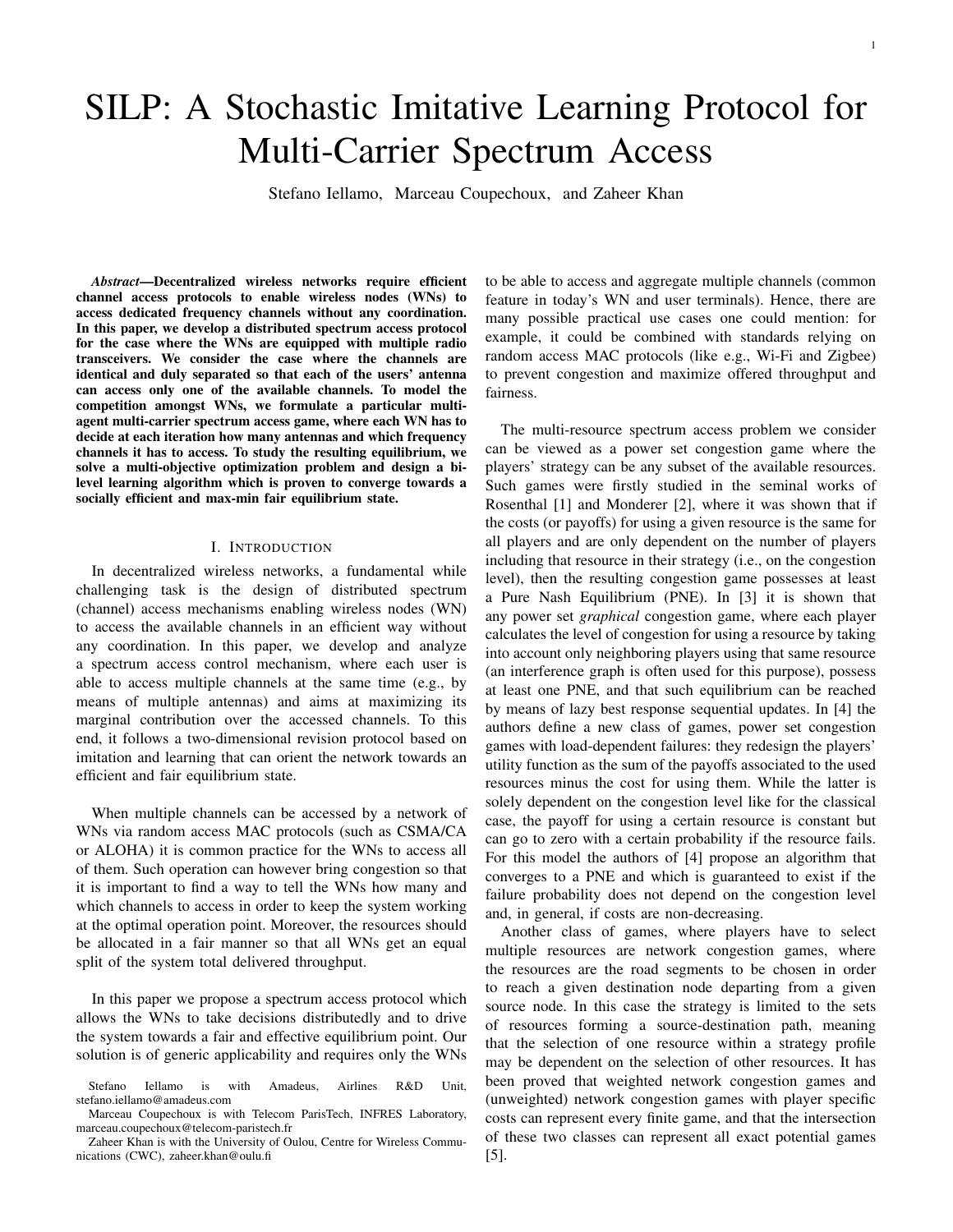Algorithm 2 MULTI ANTENNA SPECTRUM ACCESS PROTO-COL (MASAP, executed at each WN  $j$ ) 1: **Input**: Number of active antennas  $r_i$  for player *j*. 2: **Output:** MC-flag( $j$ ),  $H_j$ . 3: Initialization: 4:  $i\binom{n}{j}$ p0q **Đ** 0, for all *i* **P** 0 5: MC-flag( $j$ )  $\bf{D}$  'white' 6: Set  $m_i$  **P** N. %  $m_i$  **P t**1; 2; 3**u** in simulations. 7: Randomly choose  $S_j$   $\mathbf{r} \in \mathbb{C}$  with  $|S_j| = r_j$ . 8: *mutation*  $\mathbf{D}$  0 % is 1 if a mutation has been performed 9: for  $t \neq 1$  to  $\top$  do 10: **for**  $i \mathbf{P} S_i$  do 11: Compute  $i^n$  p tq. 12: end for 13: if mutation 1 %j *did* perform mutation at t 1 switching from channel  $\hat{I}$  to *i* then 14: if  $\lim_{i \to j} pt$  1q  $\lim_{i \to j} \lim_{i \to j}$  $\frac{1}{11}$ ptq then 15:  $\% j$  migrates its antenna from *i* to  $\Lambda$ 16:  $S_j \bigoplus S_j \bigvee t^n$ uzt*i*u 17: end if 18:  $mutation \bf{D} 0$ 19: else 20: % j migrates a worst performing antenna towards a best known channel. 21: Let  $i_1$  **P** argmax<sub>ips<sub>i</sub>  $n_i$ **p** $i$ **q** and  $i_2$  **P**</sub> argmin<sub>*i*rs, *n<sub>i</sub>*p*t*q</sub> 22: With probability  $\mathbf{p} \cdot \mathbf{q} \, \mathbf{d} \cdot \mathbf{p}$ 23:  $S_i$  Ð  $S_i$  Y t $i_2$ uzt $i_1$ u 24:  $mutation \bigoplus 1$ 25: end if 26: if  $t$   $\overline{t}$   $1 \& \overline{D}i \overline{P} S_j$ , s.t.  $\overline{ij}$  ptq 0 then 27: MC-flag( $j$ )  $\bullet$  'red' 28: end if 29: if  $t$   $\top$  then 30: Sense and observe the header of a set  $l_i$  of  $m_i$ WNs chosen at random. 31: Store the headers in the set  $H_i$  (contains MC-flag and number of active antennas). 32: **if D** $j^1$ **P**  $l_j$  s.t. MC-flag( $j^1$ ) 'red' **then** 33:  $MC-flag(j) \blacktrianglerighteq 'red'$ 34: end if 35: end if 36: end for

SILP algorithm is shown in Algorithm 3 and can be summarized as follows:

The algorithm is executed at every  $WN$  *j* and proceeds by iterations at the end of every block.

During a block the number of active antennas is fixed to  $r_j$ p q.

There is an imutation when the number of active antennas has changed in the last iteration (lines 2-3).

If the WN has not performed imutation (line 5), it takes a decision depending on the MC-flag and the numbers of antennas of other players. If the MC-flag is 'white', this means that the system throughput is likely to increase by activating an antenna. This will however be done only if fairness is improved (lines 7-9). If the MC-flag is 'red'

Algorithm 3 STOCHASTIC IMITATION LEARNING PROTO-COL (SILP, EXECUTED AT EACH  $WN$   $j$ )

1: **Input:** MC-flag(*j*),  $H_i$  (from MASAP),  $r_i$ 2: if  $r_i$ **p** 1**q**  $r_i$ **p q** then *imutation* **Đ** 1 3: else *imutation*  $\mathbf{D}$  0 4: end if 5: if imutation 0 then 6: With probability  $\boldsymbol{p} \boldsymbol{q}$  do 7: **if**  $r_j$ **p** q **¤** min<sub> $r_j$ **1P** $H_{j}$ **p qt**<br>flag(*j*)='white' &&  $r_j$ **p q** C **then**</sub>  $_{1}$ P $\mapsto$ p qt $\Gamma$ j1<code>p qu</code> && MCflag(*j*)='white' &&  $r_i$ **p** q 8: % If system throughput can be increased and j has less active antennas than observed WNs 9:  $r_j$ **p** 1**q Đ**  $r_j$ **p q** 1 10: else 11: if  $r_j$ p q  $\bm{\Psi}$  max $_{r_j \cdot \bm{\mathrm{p}} \mapsto f_j \cdot \bm{\mathrm{p}}}$  qt $r_j \cdot \bm{\mathrm{p}}$  que && MCflag(*j*)='red' &&  $r_j$ **p q i** 1 **then** 12: % If system throughput cannot be increased and *j* has more active antennas than others 13:  $r_j$ **p** 1**q Đ**  $r_j$ **p q** 1 14: end if 15: end if 16: else 17: if  $r_j$ p q <sub>i</sub> max $_{r_j}$ <sub>1</sub>p $H_j$ <sub>p 1q</sub>t $r_j$  $1$ qu && MCflag(*j*)='red' &&  $r_j$ **p q** ;  $r_j$ **p** 1**q** then 18: % By increasing the number of active antennas, system throughput has decreased and  $j$  has more antennas than others had 19:  $r_j$ **p** 1**q Đ**  $r_j$ **p q** 1 20: end if 21: end if

on the contrary, the number of active antennas should be decreased (lines 11-13).

If the WN has performed imutation at the last iteration by increasing its number of active antennas and the MCflag is 'red' (line 17), this means that WN  $\dot{j}$  is potentially responsible for decreasing the system throughput. In this case, it should decrease its number of active channels (line 19).

# VI. CONVERGENCE ANALYSIS

# *A.* G in*: MASAP Equilibria and Convergence*

We model the dynamics generated by MASAP as a model of evolution with noise (or mistakes model). A background on the latter is provided in Appendix I. Let us define the state of the system as follows:

**Definition 5** (System State). We define the state  $Z^{i}P$  **p** to of the *system at iteration* t *as:*

$$
z^{in} \mathbf{p} t \mathbf{q} = \mathbf{t} S_j \mathbf{p} t \mathbf{q}; S_j \mathbf{p} t = 1 \mathbf{q} \mathbf{u}_{j} \mathbf{p} \mathbf{w} ;
$$

*or equivalently:*

$$
Z^{in} \mathbf{p} t \mathbf{q} = \mathbf{p} s \mathbf{p} t \mathbf{q} / s \mathbf{p} t = 1 \mathbf{q} \mathbf{q} t
$$

Definition 6 (Single-Player Single-Antenna Improvement). *A strategy profile* s **p** $\mathbb{S}_1^1$ ; ::;  $\mathbb{S}_j^1$ ; ::;  $\mathbb{S}_N^1$ **q** is a single-player *single-antenna improvement over the strategy profile* s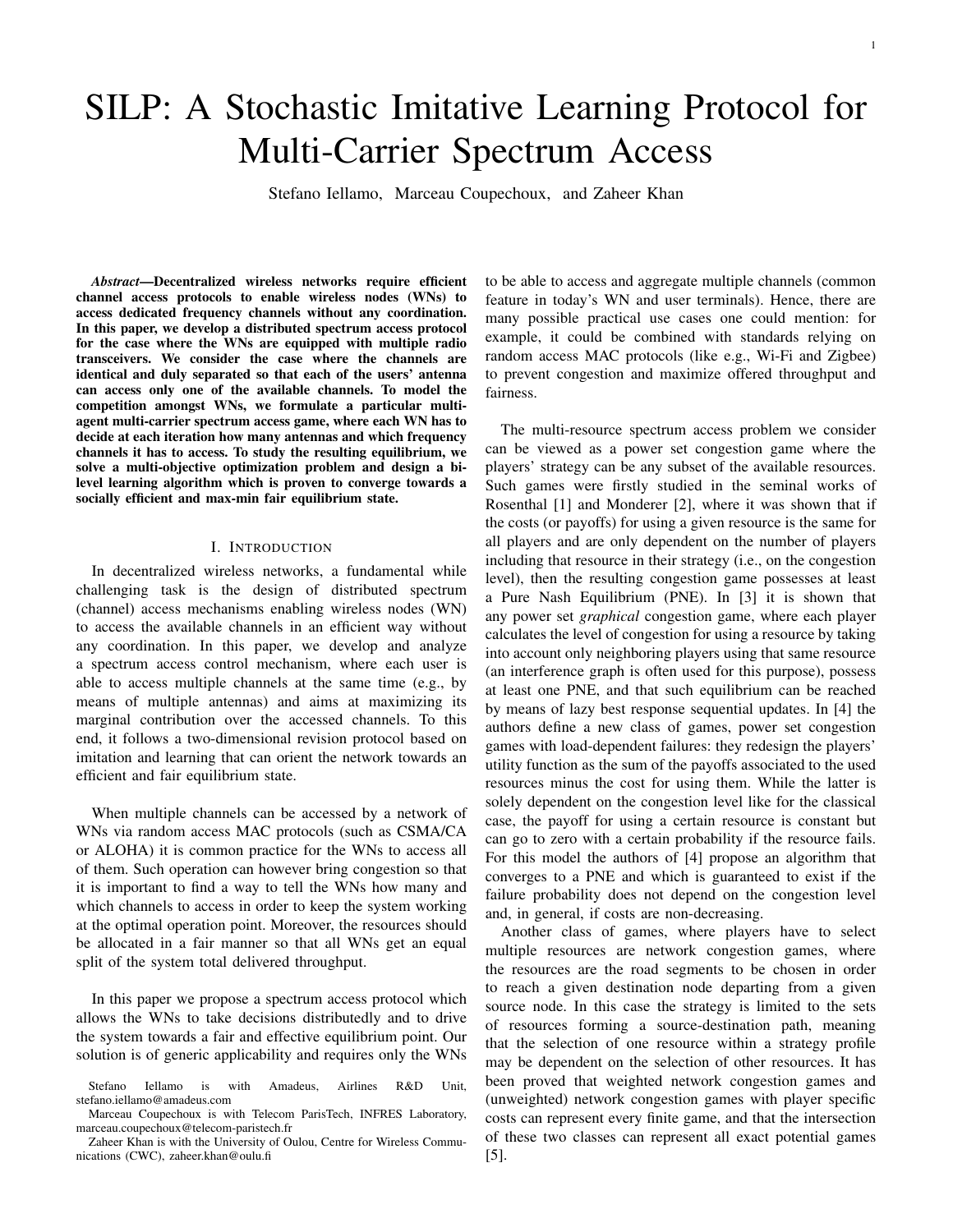$\mathbf{p}S_1$ ; ::;  $S_i$ ; ::;  $S_N \mathbf{q}$  *if it coincides with* **s** *in every coordinate* except one, say coordinate  $S_j$ , the strategy set  $S_j^1$  in turn *coincides with*  $S_i$  *in all elements (i.e., channels) except one, and the utility of player* j *is higher under* s 1 *than under* s*.*

Proposition 1. *In*  $G^{in}$  and under MASAP all limit sets (LS) *are made of a single state, which is an absorbing state. All absorbing states are limit sets.*

*Proof.* See Appendix II-B. The definition of LS is given in Definition 13 in Appendix I-A  $\Box$ 

Proposition 2. In  $G^{in}$  and under MASAP there always exists *an improvement path, made of single-player single-antenna improvements, which is finite and ends in a PNE.*

*Proof.* See Appendix II-C.

Let denote  $Z$  the union of all the states corresponding to the PNEs. As PNEs are absorbing states, every state in  $Z$ is a limit set. Let  $R\mathbf{p}$  q be the radius of a set as defined in Definition 18 in Appendix I. Let  $CR \mathbf{p} \mathbf{q}$  be the modified coradius of as defined in Definition 21 in Appendix I-B. The following Lemma follows directly from Proposition 2.

**Lemma 4.** For all  $Z^{in}$  **R** Z that are LS, it holds that Rpz inq 1*. Moreover,* Z *can be reached from any LS* z in *by stepwise mutations.*

Lemma 5. *It holds that*  $CR$  **p** $Z$  **q** 1

*Proof.* It follows from Lemma 4 and the definition of modified cost. From any state, we reach a LS at zero cost and then, there is a path of LSs towards  $Z$ , each with a radius of 1.  $\Box$ 

**Lemma 6.** *It holds that*  $RpZ$  **q** ; 1.

*Proof.* We show that a single mutation is not sufficient to leave the basin of attraction of  $Z$ . As in a LS at a PNE no user has incentive to deviate unilaterally with one of its antennas, any single-player single-antenna mutation leads to a decrease of payoff for the concerned player, say  $j$ . Thus, at the next iteration  $t \in I$  of MASAP, WN  $j$  will switch its antenna, which performed a mutation at  $t-1$ , back to the previous channel accessed at  $t - 1$ . Hence, one mutation is not enough to quit the basin of attraction of  $Z$ .  $\Box$ 

We can now state the main result of this section:

Theorem 1. For  $G^{in}$  and under MASAP:

- *1) The system dynamics converge a.s. to the PNE union* Z *as the temperature* ptq *vanishes. The maximum wait until such union of limit sets is reached from any state outside its domain of attraction is* Op 1 q *as* Ñ 0*.*
- *2) At all PNEs the sum data rate of the system is maximized. Moreover, the throughput allocation to every active antenna is max-min fair, i.e., MASAP load balances the system throughput amongst active antennas.*
- *3) The computational complexity at the WNs is*  $OpTC$  *Nq at every call of the algorithm.*

*Proof.* See Appendix II-D.

# *B.* Gout*: SILP Convergence*

 $\Box$ 

 $\Box$ 

Similarly to what has been done for the analysis of  $G^{in}$ , we firstly provide a few definitions and propositions which will pave the way towards the main theorem. Let us define the state of the system as follows:

**Definition 7** (System State). We define the state  $Z^{out}$ **p q** of *the system at iteration block as:*

$$
z^{out} \mathbf{p} \mathbf{q} \qquad r_j \mathbf{p} \mathbf{q} / \mathbf{t} r_j \mathbf{q} \mathbf{q} / r_j \mathbf{p} \qquad 1 \mathbf{q} \mathbf{u}_j \mathbf{q} / \mathbf{p} \mathbf{q} \qquad \mathbf{Q}
$$

In other words, the system state includes for every  $WN$  j its number of active antennas as well as the number of active antennas of all observed WNs in iterations and 1. We say that we are in a *complete information* setting if the set  $I_i$ contains all WNs except *j*, i.e.,  $\ell_i$ **p** q  $\ell$   $\forall$ **zt***j***u** for all *j* and all . Otherwise we are in an *incomplete information* setting. In this case, we still assume that if a WN has a red MC-flag, this information is known by every  $WN<sup>4</sup>$ .

In SILP, the unperturbed dynamics is such that the transition propability from any state to any other state is zero, i.e., all states are absorbing states. Although this is a very specific case, the conditions of Lemma 9 showing the existence of a limit distribution as  $\dot{\mathbf{N}}$  0 are verified. As a consequence all states are limit sets.

Definition 8 (Union of max-throughput Limit Sets ). *We define as the union of limit sets including the LSs which are characterized by maximum system offered throughput.*

Definition 9 (Enlarged Union of max-throughput Limit Sets ). *We define as the union of limit sets including the LSs in plus those which can be reached from by a single player imutation.*

Definition 10 (Enlarged Union of Pareto Limit Sets ). *We define as the union of limit sets including:*

*the LSs from which are max-min fair. the LSs that can be reached from the LSs above by a single-player imutation*

Proposition 3. *Regardless of the level of information (complete or incomplete), there always exists a path, i.e., a finite sequence of stepwise imutations, that leads to from any LS. Also, there always exists a path that leads to from any LS.*

|  |  | Proof. See Appendix II-E. |  |  |  |
|--|--|---------------------------|--|--|--|
|--|--|---------------------------|--|--|--|

Proposition 4. *For any LS* !*, its radius is* Rp!q 1*.*

*Proof.* Consider an imutation from *!* to a state *!*<sup>1</sup>. As all states are absorbing for the unperturbed dynamics, there is no possible transition from  $\ell^1$  to  $\ell$ .  $\Box$ 

Lemma 7. *The modified coradii of and are equal to one. That is,*  $CR \mathbf{p} \mathbf{q}$   $CR \mathbf{p} \mathbf{q}$  1.

*Proof.* It follows from Proposition 3, Proposition 4 and the definition of modified coradius (see Definition 21 in Ap- $\Box$ pendix I-B).

<sup>4</sup>In practice, as we will see in simulations, this happens with a high probability since the information is propagated by every antenna of all WNs.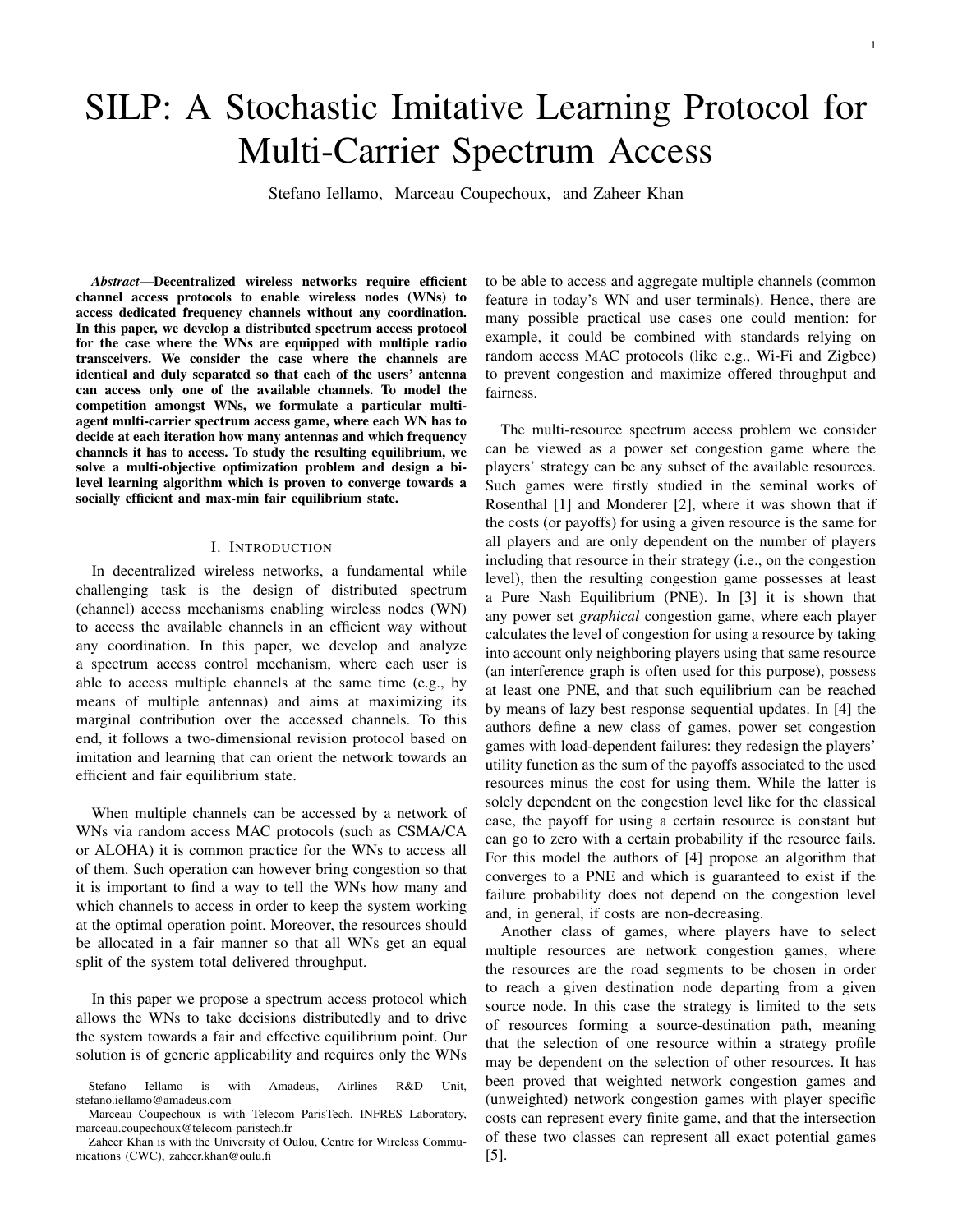

Fig. 4. Saturation throughput for CSMA/CA with RTS/CTS as a function of the number of the contending stations operating on the same channel [20]. All channels deliver the largest amount of throughput when there are 4 contending WNs on them; the throughput starts to decrease afterwards.

Lemma 8. *In the incomplete information case* Rp q 1 *and* Rp q ¡ 1*. In the complete information case* Rp q ¡ 1*.*

*Proof.* See Appendix II-E.

Theorem 2. *SILP with complete and incomplete information converges a.s. to and respectively as the noise term* p q *vanishes. The maximum wait until such unions of limit sets are reached from any state outside their domain of attraction is* Op 1 q *as* Ñ 0*. The computational complexity of SILP at every WN is* OpNq *at every call.*

*Proof.* As  $R$ **p q i**  $CR$ **p q** and  $R$ **p q i**  $CR$ **p q** in the complete and incomplete information case respectively (Lemma 8 and Lemma 7) the result follows from [19]. The algorithm always executes steps 1-4, and then executes one of the following: steps 6-9, steps 10-14, steps 16-20. Steps 1-4 involves a comparison and an assignment, its complexity is thus Op1q. The most demanding operation in each of the other possible steps is finding a minimum or a maximum in a set of cardinality at most N. As a consequence, the overall complexity is in  $Op\mathcal{N}q$  at every call. П

#### VII. NUMERICAL ANALYSIS

# *A. Payoff estimation*

It has been so far implicitly assumed that marginal contributions are observable and deterministic at each iterations and only depend on the number of contending WNs. However, in real implementations the WNs derive their current payoff relying on environmental factors which may bring uncertainty and errors.

We here discuss two possible methods for payoff (i.e., marginal contribution) estimation which can be used by the WNs in combination with random access MAC protocols.

Lookup table The WNs are in possession of a lookup table matching the number of contending stations with the corresponding saturation throughput. Thus, with this method it is enough for the WNs to count the number of contending WNs on each accessed channel (the header ID field is public - see Fig. 2) to derive the corresponding marginal contribution. Uncertainty and errors can be brought in this case by the estimation of the number of contending stations. In a small or medium size network and a reasonnable throughput accuracy, only few tens of bits are required to store a look-up table. As a consequence, it can be easily pre-launched by the device manufacturer or downloaded before operation.

Collision count If the WNs do not know neither  $N$  nor  $n_{OPT}$ , they can estimate the payoff (i.e., the marginal contribution)  $\frac{in}{j}$  of each of their active antenna at iteration  $t$  with the following approximation:

$$
\lim_{j \downarrow i} \quad -\lim_{j \downarrow i} \quad \frac{j \downarrow \quad C_{j \downarrow}}{n_t}
$$

where  $n_t$  is the number of time slots in one iteration t, ji and  $c_{ij}$  are the total number of j's correct transmissions and collisions on channel *i* respectively. Note that the value obtained by means of the formula above is a lower bound of the real value (i.e.,  $\frac{in}{j}$   $\pi \rightarrow \frac{in}{j}$ ), as collisions with more than 2 antennas involved should not be subtracted (intuitively, collision would have occurred anyway if one of the 3 or more antennas involved had stepped back from transmitting). However, the presented formula suits a fully distributed scenario (can be obtained through own transmission statistics and sensing operations while not transmitting); Moreover, the approximation is accurate if the probability of multiple collisions is sufficiently low. This holds true for loads not exceeding too much the random access protocol saturation point.

Note that the system designer can cope with uncertainty and errors (e.g., error-prone channels) by extending the duration of the blocks at the cost of a slower convergence. Increasing indeed implies that more packets are sent per block, so that a better estimation of the correct payoff can be achieved in both look-up table and collision count implementation approaches.

# *B. Simulation settings*

 $\Box$ 

We consider a wireless network made of 8 channels and 10 identical WNs, each of which equipped with 8 antennas. The WNs apply CSMA/CA as random access protocol on each accessed channel and the parameters are taken according to [20] (we equip the WNs with a lookup table based on Fig. 4). Each WN is characterized by a generic strictly decreasing noise function p:q which tends to 0 in MASAP and to a very small constant value in SILP.

We compare our algorithm to the lazy best response (lazy BR) approach proposed in [3] and to the payoff-based version of the binary log-linear learning (BLLL) algorithm in [17], [21]. We compare also the performance to the Pareto NE, obtained using Lemma 1 and by performing an exhaustive search over the returned solutions.

With lazy BR, the WNs revise their strategy sequentially: at each iteration block a pre-determined WN updates its strategy via a best response update that minimizes the number of new channels occupied minus the number of old channels released (old and new are with reference to the previous iteration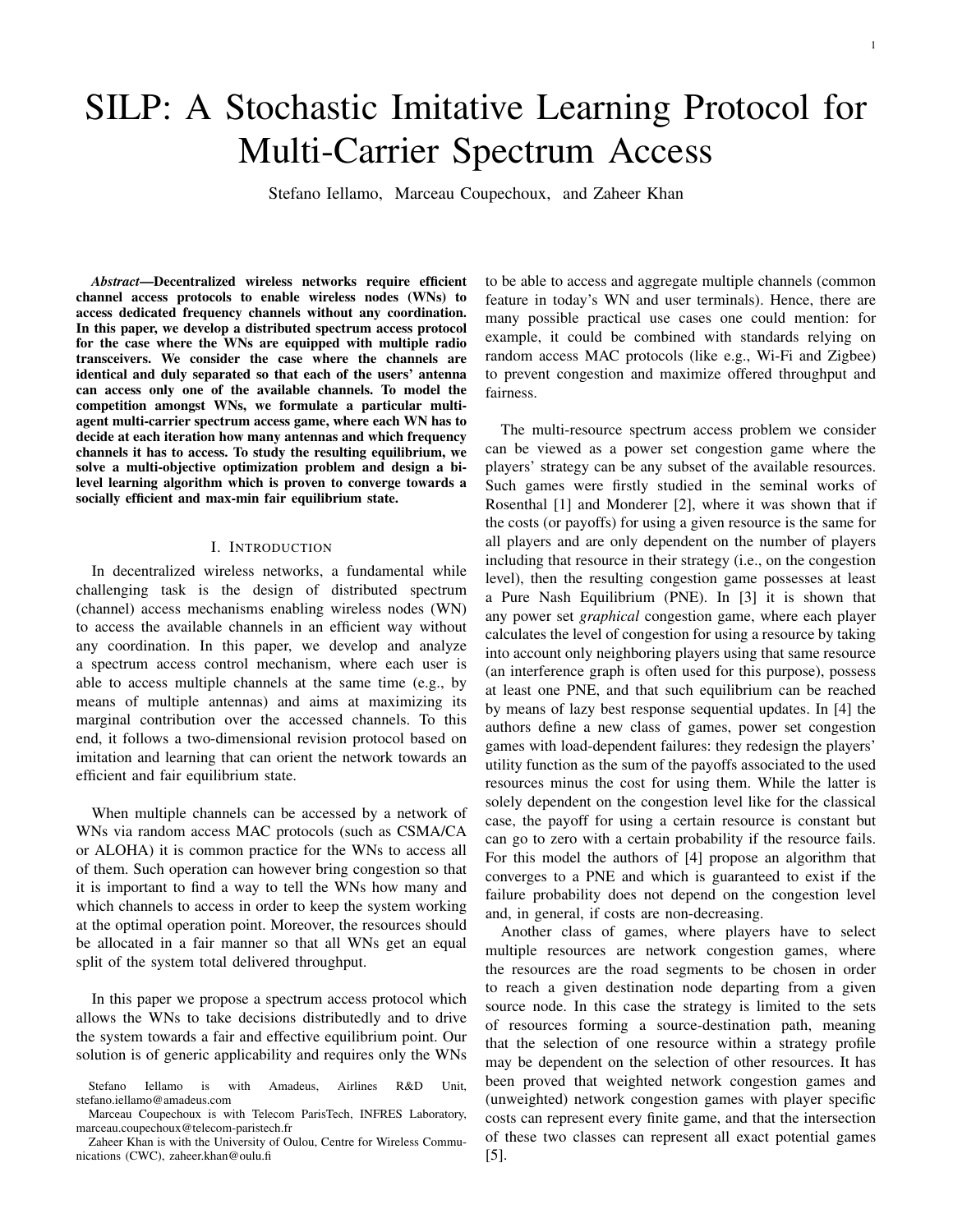block). With this technique, we obtain an asynchronous full information game where 1) a scheduler is necessary for the WNs to revise their strategies and apply the lazy best response sequentially and 2) no equilibrium selection is performed in terms of fairness.

With BLLL, the WN revise their strategy simultaneously at the end of each iteration. Every WN calculates its own utility, which in our case is the sum of the marginal contributions obtained from the accessed channels. A WN strategy consists of a pair  $\mathbf{p}a_j/\mathbf{v}_j\mathbf{q}$ , where  $\mathbf{v}_j$  is a list of channels to access, of length  $a_j$ . The strategy is chosen according to the payoffbased binary log-linear rule with probability  $1$  ptq and uniformly randomly with probability  $\mathbf{p}$  to eventually tending to zero or to a very small value. For each  $j$ , the payoff based binary log-linear rule consists of observing the utility obtained at the current and previous iteration and going back to the previous strategy with a probability proportional to the utility difference, see [17] for the details of the algorithm.

For comparison, we assume that SILP iteration blocks, lazy BR iterations and BLLL iterations have equal duration. Unless specified, the SILP curves assume a complete information setting.

# *C. Simulation results*

Fig. 5 displays a realization of the MASAP algorithm in terms of aggregate system throughput as a function of the iteration  $t$ . As one can see, the PNE is reached fairly quickly (by the 60th iteration).

In Fig. 6 and Fig. 7 the SILP algorithm is compared to lazy BR and BLLL in terms of total system throughput. In the SILP case, we see that as soon as the noise vanishes a stochastically stable limit set contained in the Enlarged Union of Pareto LSs is attained. With best response update, convergence is much quicker and a PNE is attained after just 6 iteration blocks. Differently, BLLL does not converge completely by the set horizon. This is due to the fact that the WNs strategy set is very large and the probability that a unilateral single player strategy revision is improving (in other words, the probability that a unilateral strategy deviation causes a system throughput increase) is very low. Notice that the SILP curve depicted in Fig. 7 displays a slightly lower average throughput at the equilibrium wrt lazy BR. This can be explained by recalling that the Enlarged Union of Pareto limit sets (Definition 10) contains not only the Pareto-efficient LS, but also some LSs which are in the immediate proximity (they can be reached if, starting from a Pareto LS, a WN activates an additional antenna).

Since a Pareto allocation is achieved when the total system throughput is maximum and equally distributed among WN, we choose the Jain's fairness index [22] to study the fairness of our algorithm. The Jain's fairness index  $\bigcup$  p:q ranges between 0 and 1 and is maximum if the available resources are perfectly aligned. The index is calculated at each iteration as  $\cup\mathsf{p}$  ;  $U_{1}^{out},...,U_{N}^{out}$ q ex is calcular than  $U_j^{out}$  q<sup>2</sup>  $\frac{\mathbf{p}_{\bullet j} \mathbf{p}_N U_j}{N}$   $\frac{\mathbf{q}}{\mathbf{p}_N \mathbf{p} U_j^{\text{out}} \mathbf{q}^2}$ . Fig. 8 and Fig. 9 show that the equilibrium selection is very effective. In fact, SILP converges to a very high fairness index within 10 iteration



Fig. 5. MASAP: convergence trend in terms of the total system troughput (one realization). Input antenna vector  $\mathbf{r} = \mathbf{r}^5$  2 6 6 3 3 2 4 3 6. (one realization). Input antenna vector  $\bf{r}$ 



Fig. 6. Aggregate system throughput vs. number of iterations for SILP, BLLL, lazy BR and at Pareto NE for one realization.

blocks, while lazy BR and BLLL fairness has a decreasing trend from the initial state.

Fig. 10 shows the fairness degradation in the incomplete information case, i.e., when the WNs have the ability to imitate only a limited number of other WNs. In the incomplete information setting, we assume that every WN is able to observe 1, 3 or 5 other WNs (chosen uniformly at random at each iteration block in our simulation). We notice here that there is indeed a degradation in terms of Jain's fairness index, but this degradation is quite limited, especially if compared with the fairness achieved by lazy best response (Fig. 9). Moreover, the convergence time is not affected. Note that we don't report the system throughput trend under incomplete information regime. Indeed, even by imitating only one WN it is possible to achieve a very good information on all the channels, so that the curves result practically superimposed. This occurs because a WN flag is representative for all its accessed channels.

Fig. 11 depicts the number of active antennas per user as a function of the iteration block . We see that at the Pareto equilibrium the total number of active antennas oscillated between 32 and 33 when **ptq** becomes very small. This is in line with our definition of Enlarged Union of Pareto limit sets (Definition 10).

## VIII. CONCLUSION

We have considered the problem faced by a set of wireless nodes having to decide how many and which channels to access in order to maximize the system offered throughput and the allocation fairness. The sets of wireless nodes and frequency channels are assumed homogeneous and we have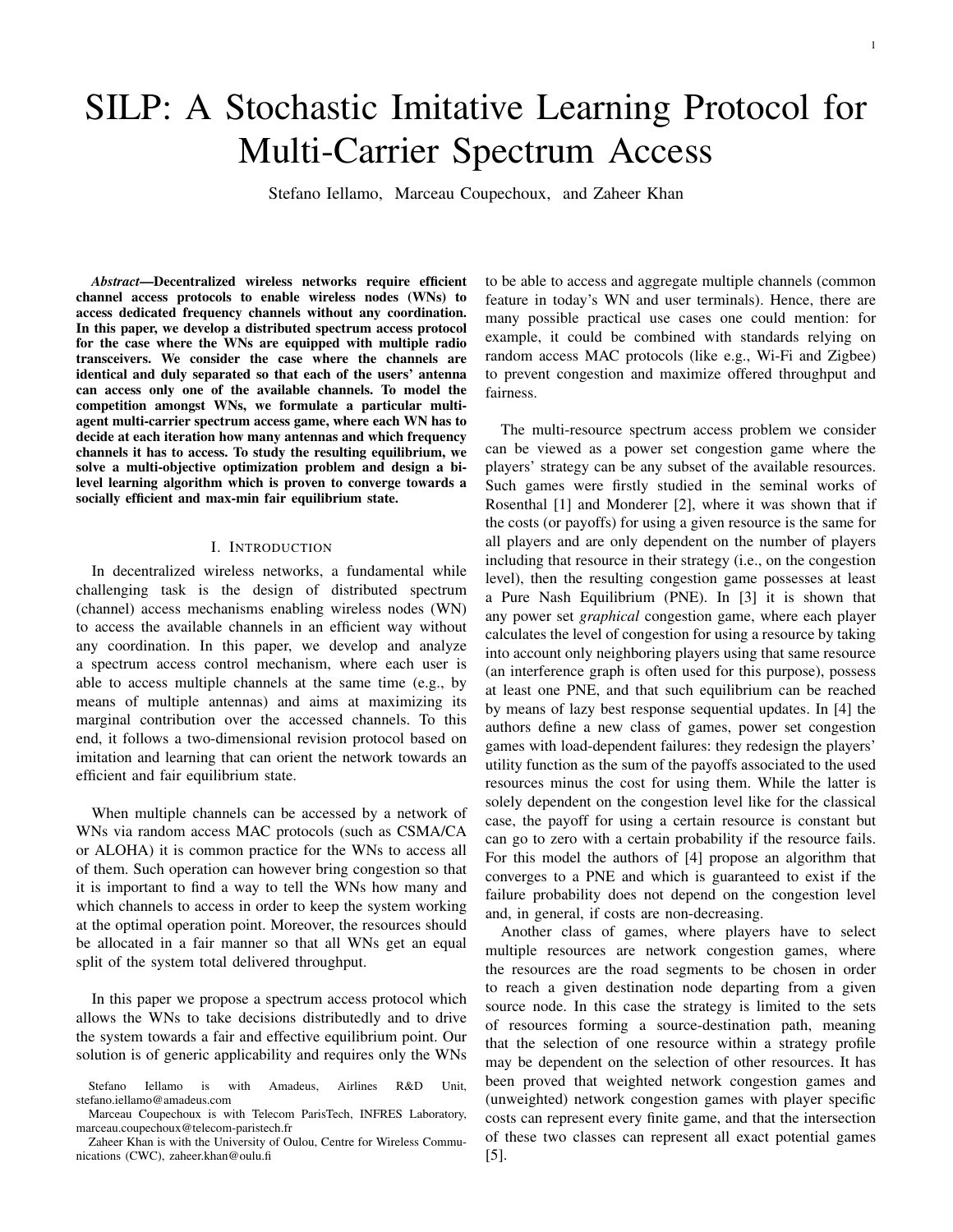

Fig. 7. Aggregate system throughput vs. number of iterations for SILP, BLLL, lazy BR and at Pareto NE. Each point is an average over 100 realizations.



Fig. 8. Jain's fairness index vs. number of iterations for SILP, BLLL, lazy BR and at Pareto NE for one realization.



Fig. 9. Jain's fairness index vs. number of iterations for SILP, BLLL, lazy BR and at Pareto NE. Each point is an average over 100 realizations.



Fig. 10. Jain's fairness index vs. number of iterations for SILP in the complete and incomplete information cases. Each point is an average over 100 realizations.



Fig. 11. Number of active antennas for every WN vs. number of iterations with SILP.

formulated the multi-carrier spectrum access problem as a multi-objective optimization problem, and have derived the centralized solution. We have then reformulated the problem as a distributed spectrum access game and have designed a bi-level learning algorithm which we have proven to converge towards an equilibrium state where both fairness and system throughput are maximized. A possible future work is the implementation of the proposed approach in a test-bed to confront theory and practice.

# APPENDIX I BACKGROUND

# *A. Model of Evolution with noise*

Definition 11 (Model of evolution with noise [19]). *A model of evolution with noise or mistakes model is a triple* pZ; P; Pp qq *where:*

- *1)* Z *is the state space of a stochastic process* X *and is supposed to be finite;*
- 2)  $P$  **p** $p_{zz}$ **q**<sub>pz;7</sub>**q**<sub>p</sub> $p_{zz}$  *is a Markov transition matrix defined on* Z*;*
- *3)* P**p q p** $p_{zz}$ **p qq**<sub>pz;z<sup>1</sup>qp<sub>Z</sub><sup>2</sup> *is a family of Markov transition*</sub> *matrices on* Z *indexed by* P r0; q *s.t.:*
	- *a)*  $P\mathbf{p} \mathbf{q}$  *is ergodic for*  $\mathbf{i} \ 0$ ;
	- *b)* Pp q *is continuous in and* Pp0q P*;*
	- *c*) there is a cost function  $c: Z^2 \widetilde{\mathbf{N}} \times \mathbf{Y}$  t8u *s.t.* for any pair of states **p**z;  $z^1$ **q**, lim  $\tilde{\mathbf{n}}$ <sup>0</sup>  $\frac{p_{zz} \cdot \mathbf{p} \cdot \mathbf{q}}{z_{zz} \cdot \mathbf{q}}$  exists and is *strictly positive for*  $c_{zz}$  **8** *and*  $p_{zz}$ **p q** 0 *for small if*  $c_{zz}$ **1 8***.*

Definition 12 (Unperturbed and perturbed Markov chain). *In a model of evolution with noise* pZ; P; Pp qq*,* pZ; Pq *is called the unperturbed Markov chain and, for any ,* pZ; Pp qq *is a perturbed Markov chain. The family of perturbed Markov chains indexed by is called a regular perturbation.*

**Remark.** The fact that  $P\mathbf{p}$  **q** is ergodic ensures that from any state  $Z \, \mathbf{P} \, Z$ , we can reach any state  $Z^1 \, \mathbf{P} \, Z$  in a finite number of steps with positive probability. The unperturbed Markov chain is however not necessarily ergodic. If not, the Markov chain  $pZ$ ; Pq has one or more limit sets.

Note that the particular design of the perturbation does not compromise the existence of the limit distribution, since the specification of the perturbation provided in [19] is sufficiently flexible so as to allow any stationary specification of noise in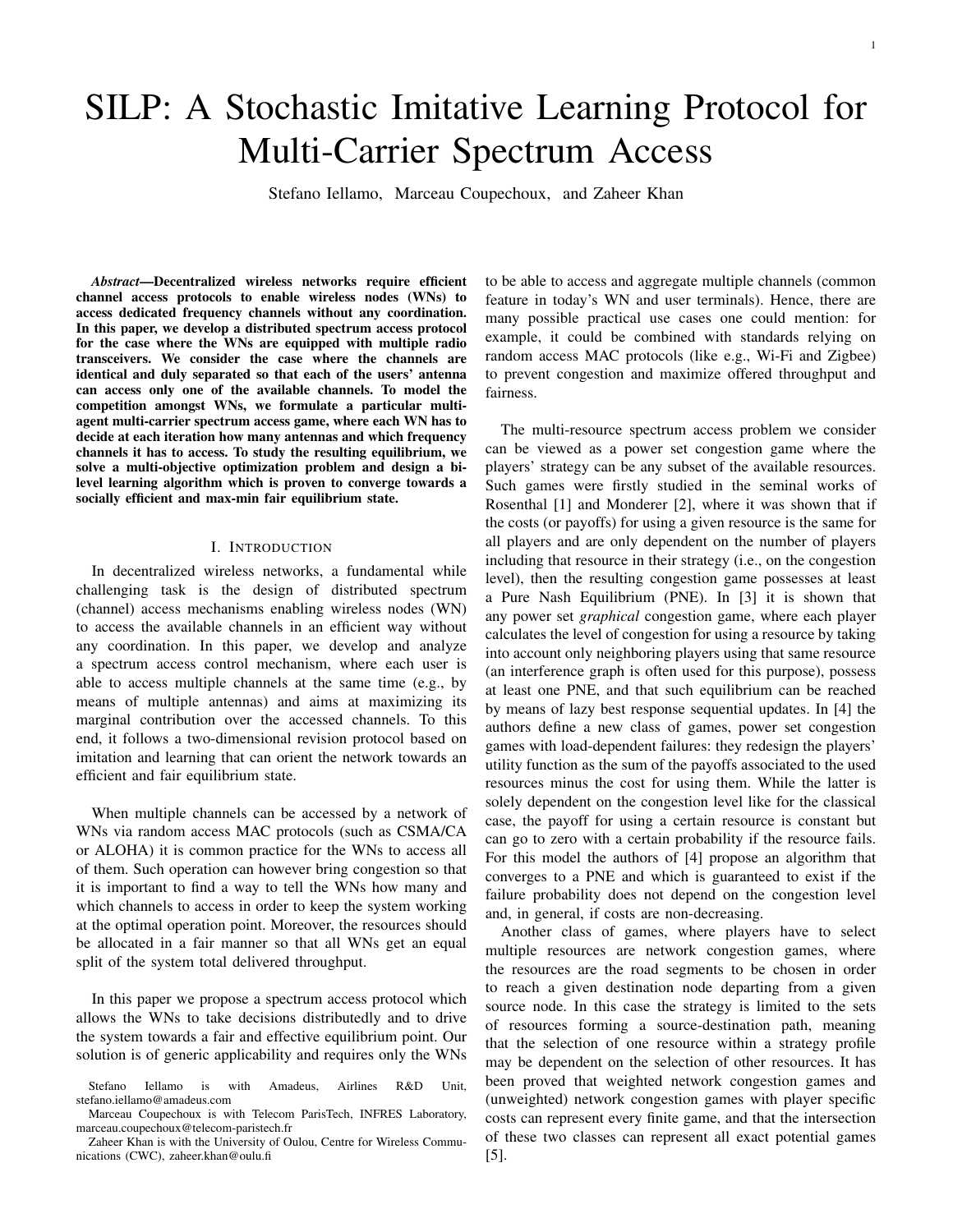which one may be interested to be represented, provided that the conditions in Definition 11 still hold. A separate study on state-dependent mutation rates is also presented in [23].

Definition 13 (Limit set). *A limit set (or recurrent class)* L *of a Markov chain* X pZ; Pq *is a set of states of* X *such that*  $Qz \mathbf{P} L$ ,  $P\mathbf{r}X_t \mathbf{P} L | X_t$  zs 1 *and*  $Qz$ ;  $z^1 \mathbf{P} L$ , there *exists* **i** 0 *s.t.*  $P\mathbf{r}X_t$  $^{1}$ | $X_t$  *z*s<sub>i</sub> 0.

The unperturbed Markov chain can be interpreted as the evolution of the system when players follow a predefined rule of evolution like *Best Response*. Noise can be interpreted as a probability that players do not follow the rule of the dynamics. For example, if the rule is Best Response, players choose the best response strategy at the next iteration step with probability 1 and choose any other strategy at random with probability . When a player does not follow the predefined rule, we say that there is a *mutation* by analogy with what happens in species evolution.

Definition 14 (State transition cost). *The cost or resistance*  $c_{zz}$  *of the transition*  $Z \mathbf{N}$   $Z^1$  *is the rate at which the transition probability* pzz<sup>1</sup>p q *tends to zero as vanishes:* \$



*for some*  $\mathbf{i}$  0 *and constants*  $a_{z}$ ,

Let  $\boldsymbol{p} \boldsymbol{q}$  be the stationary probability distribution of the perturbed Markov chain  $pZ$ ; Pp qq.

Lemma 9 (Existence of limit distribution [24]). *There exists a limit distribution* lim  $\mathbf{\tilde{n}}_0$  **p q**:

Thus, is a stationary probability of the unperturbed Markov chain  $pZ$ ; Pq:

Lemma 10 ([19]). *The set of stochastically stable states is included in the limit sets of the unperturbed Markov chain* pZ; Pq*.*

Definition 15 (Long-run stochastically stable set). *A state* z P Z *is said to be long-run stochastically stable if and only if* <sup>z</sup> ¡ 0*.*

Let be a union of one or more limit sets of  $pZ$ ;  $Pq$ . We now want to study the conditions for to be stochastically stable. We also want to know the speed at which is reached. For this purpose, [19] defines  $W\mathbf{p}x$ ; q to be the expected wait until set is reached knowing that we start in state  $x$  and that the system follows the perturbed Markov chain  $pZ$ ; Pp qq. The goal is to characterize max<sub>xPZ</sub>  $Wpx$ ; ; **q**.

## *B. Radius and Coradius Theorem*

We start with some definitions of concepts illustrated in Fig. 12 before giving the main theorem. Define a path  $\mathbf{p}Z_1$ ;  $Z_2$ ; :::;  $Z \neq \mathbf{q}$  as a sequence of states.

Definition 16 (Basin of attraction). *Let be a union of one or more limit sets of*  $pZ$ ;  $Pq$  *and let*  $pZ_1$ ;  $Z_2$ ; :::;  $Z$   $q$  *be a sequence of states. The basin of attraction* Dp q *of is the set of initial*



Fig. 12. Illustration of the main concepts: basin of attraction  $D\mathbf{p}$  q, radius **Rp q**, modified coradius  $C^*$ **p q**,  $L_1$ ,..., $L_{r-1}$  are limit sets, *x* is a state that maximizes the modified cost to ,  $z$  is a state in  $D\mathbf{p}$  q.

*states from which the unperturbed Markov chain converges to with probability 1, i.e.:*

$$
D\mathbf{p} \quad \mathbf{q} \quad \mathbf{t} \times \mathbf{P} \times \mathbf{P} \quad \text{where} \quad \mathbf{r} \times \mathbf{r} \quad \text{and} \quad \mathbf{r} \times \mathbf{r} \quad \text{and} \quad \mathbf{r} \times \mathbf{r} \quad \text{and} \quad \mathbf{r} \times \mathbf{r} \quad \text{and} \quad \mathbf{r} \times \mathbf{r} \quad \text{and} \quad \mathbf{r} \times \mathbf{r} \quad \text{and} \quad \mathbf{r} \times \mathbf{r} \quad \text{and} \quad \mathbf{r} \times \mathbf{r} \quad \text{and} \quad \mathbf{r} \times \mathbf{r} \quad \text{and} \quad \mathbf{r} \times \mathbf{r} \quad \text{and} \quad \mathbf{r} \times \mathbf{r} \quad \text{and} \quad \mathbf{r} \times \mathbf{r} \quad \text{and} \quad \mathbf{r} \times \mathbf{r} \quad \text{and} \quad \mathbf{r} \times \mathbf{r} \quad \text{and} \quad \mathbf{r} \times \mathbf{r} \quad \text{and} \quad \mathbf{r} \times \mathbf{r} \quad \text{and} \quad \mathbf{r} \times \mathbf{r} \quad \text{and} \quad \mathbf{r} \times \mathbf{r} \quad \text{and} \quad \mathbf{r} \times \mathbf{r} \quad \text{and} \quad \mathbf{r} \times \mathbf{r} \quad \text{and} \quad \mathbf{r} \times \mathbf{r} \quad \text{and} \quad \mathbf{r} \times \mathbf{r} \quad \text{and} \quad \mathbf{r} \times \mathbf{r} \quad \text{and} \quad \mathbf{r} \times \mathbf{r} \quad \text{and} \quad \mathbf{r} \times \mathbf{r} \quad \text{and} \quad \mathbf{r} \times \mathbf{r} \quad \text{and} \quad \mathbf{r} \times \mathbf{r} \quad \text{and} \quad \mathbf{r} \times \mathbf{r} \quad \text{and} \quad \mathbf{r} \times \mathbf{r} \quad \text{and} \quad \mathbf{r} \times \mathbf{r} \quad \text{and} \quad \mathbf{r} \times \mathbf{r} \quad \text{and}
$$

Definition 17 (Path cost). *For two sets* X *and* Y *, a path in* Z *is a sequence of states*  $p_{Z_1}$ ;  $Z_2$ ; :::;  $Z$  **q** *with*  $Z_1$ ;  $Z_2$ ; ::: **P** X *and* z P Y *. The cost of the path is the sum*

$$
C\neg Z_1; Z_2; \dots; Z \qquad \qquad \circ \qquad C_{Z_i; Z_{i-1}}.
$$

Let  $\text{SpX}$ ;  $\text{Y}$ **q** be the set of all paths from X to Y and

$$
\text{CpX; Yq} \qquad \min_{\text{pz}_1, ..., \text{z qPSpX; Yq}} \text{c pz}_1, ..., \text{z q}
$$

be the set-to-set cost between  $X$  and Y. The radius of the basin of attraction of is defined as the minimum number of mutations needed to leave  $D\mathbf{p} \neq \mathbf{q}$  given that we start in .

Definition 18 (Radius). *The radius* Rp q *of is the minimum cost of any path from out of* Dp q*, i.e.:*

$$
R\mathbf{p} \mathbf{q} \quad C\mathbf{p} \neq Z \quad D\mathbf{p} \mathbf{q} \mathbf{q}.
$$

Definition 19 (Coradius). *The coradius* CRp q *of is defined by:*

$$
CRp \quad q \quad \underset{xR}{max} \quad \underset{p_{Z_1}}{\min} \quad \underset{y \in \text{Sp}(x)}{\min} \quad q_{Z_1} \text{ and } z \quad q
$$

In other words, the coradius is the minimum number of mutations needed to reach from the most unfavorable state.

**Definition 20** (Modified path cost). Let  $\mathbf{p}_1$ ; :::; z **q** be a path *from*  $\times$  *to*  $\therefore$  Let  $L_1$ ;  $\cdots$ ;  $L_r$  *be a set of consecutive limit sets with*  $L_r$   $\epsilon$  *and*  $L_i$ , *for all i* r, through which *the path passes. The modified cost of the pathis obtained by substracting from the initial cost function the intermediate radii of the limit sets* Li*:*

$$
c \ \mathbf{p}_{Z_1} \dots; z \ \mathbf{q} \quad \text{cpz}_1 \dots; z \ \mathbf{q} \quad \overset{f}{\underset{i=2}{\overset{\bullet}{\sum}}} R \mathbf{p}_{L_i} \mathbf{q}.
$$
 (5)

Definition 21 (modified coradius). *The modified coradius of the basin of attraction of is defined as:*

$$
CR \mathbf{p} \mathbf{q} \max_{\mathbf{X} \mathbf{R}} \min_{\mathbf{p} \mathbf{z}_1, \dots, \mathbf{z} \mathbf{q} \mathbf{P} \mathbf{S} \mathbf{p} \mathbf{x}_i \mathbf{q}} C \mathbf{p} \mathbf{z}_1, \dots, \mathbf{z} \mathbf{q}
$$
 (6)

where  $\min_{\mathbf{p}_{Z_1}} \min_{z \in \mathbf{p}_{S} \in \mathbf{p}_{X_i}} \mathbf{q} \subset \mathbf{p}_{Z_1}$ ;  $\dots$ ; z **q** is the modified cost between a state  *and* 

The theorem proposed by Ellison in [19] is a sufficient condition to identify a long-run stochastically stable set of the system. It also gives an lower bound on convergence rate.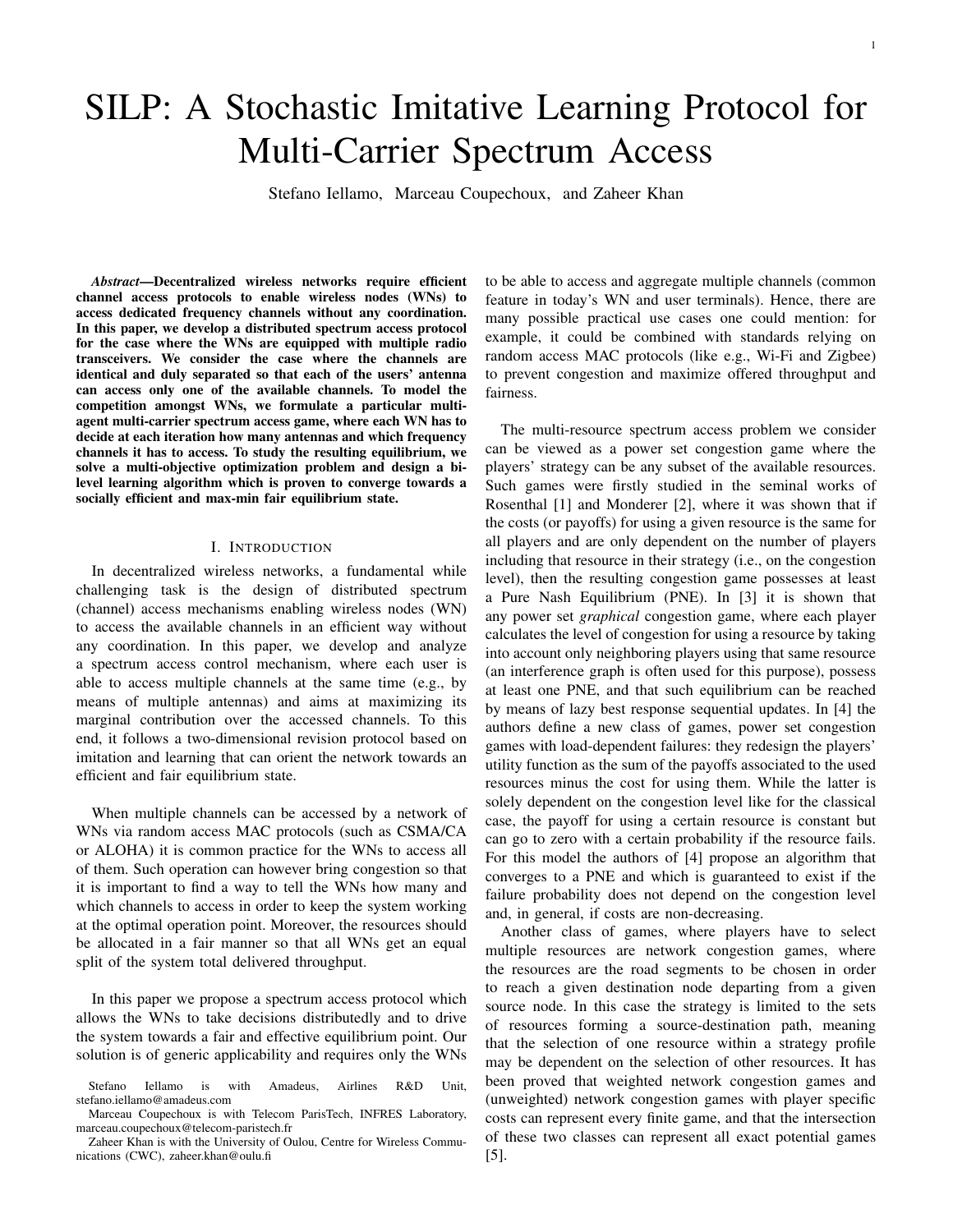Theorem 3 (Convergence to long-run stochastically stable set with modified cost [19]). *Let* pZ; P; Pp qq *be a model of evolution with noise, and suppose that for some set which is a union of limit sets* Rp q ¡ CR p q*. Then:*

- *1) The long-run stochastically stable set of the model is contained in .*
- *2) For any*  $y \mathbf{R}$ ,  $W \mathbf{p}$ *y*;  $\neq \mathbf{q}$  $CR$  **P q** as **N** 0.

In other words, if it is more difficult to leave and its basin of attraction than to come back to it, the long-run stochastically stable set is contained in .

## APPENDIX II PROOFS

#### *A. Proof of Lemma 1*

We first consider the case  $Cn_{OPT}$  **¤** AN **¤** ACn<sub>OPT</sub>. For a given channel allocation profile s, let  $y_s p k q$  be the number of channels with  $k \times N$  active antennas on them. number of channels with  $k \neq N$  active antennas on them.<br>Note that  $\begin{array}{cc} N \\ k \end{array}$  o  $y_s$  pkq  $\begin{array}{cc} C. \end{array}$  A solution s maximizes  $U$  psq if and only if  $y_s p k_0 q$  *C* where  $k_0$  *n*<sub>OPT</sub> and  $y p k q$  0 for  $k$   $k_0$ . Indeed, in this cases the throughput is maximized in every channel. Among all the s satisfying this condition, we can pick the ones maximizing fairness as the set of feasible solutions is finite. Let  $s^{\circ}$  be one of them. Since  $U \mathbf{ps}^{\circ} \mathbf{q}$  is a global maximum characterized by the highest fairness ps<sup>o</sup>q, it is not possible to increase one of the two objectives without decreasing the other, which is the definition of Pareto optimality for multi-objective maximization problems.

We now consider the case  $N \times Cn_{OPT}$ . In this case, there exists at least a channel with more  $n_{OPT}$  WNs on it, regardless of how the antennas are distributed. Since a WN's marginal contribution is negative if the accessed channel has more than  $n_{OPT}$  WNs, a WN with more than one active antenna causes a decrease in the total system throughput wrt the case with only one antenna, regardless of how the antennas are distributed. Hence, a solution  $s$  maximizes  $U$ psq only if all WNs have exactly one active antenna. Among all the s satisfying this condition, we can pick the solution  $s^{\circ}$ maximizing fairness as the set of feasible solutions is finite. Let  $s^{\circ}$  be one of them. Since  $U$ **ps**<sup> $\circ$ </sup>**q** is a global maximum characterized by the highest fairness  $p_s^\circ q$ , it is not possible to increase one of the two objectives without decreasing the other, which is the definition of Pareto optimality for multi-objective maximization problems.

Let us now consider the case  $AN$   $Cn_{OPT}$ . That means, there exist solutions where all WNs activate all of their A antennas active and all antennas bring a positive marginal contribution. Hence, a solution **s** maximizes  $U$ **psq** only if all WNs have all of their A antenna antennas active. Among all the s satisfying this condition, we can pick the solution  $s^{\circ}$ maximizing fairness as the set of feasible solutions is finite. Let  $s^{\circ}$  be one of them. Since  $U$ ps<sup> $\circ$ </sup>q is a global maximum characterized by the highest fairness  $p_s^\circ q$ , it is not possible to increase one of the two objectives without decreasing the other, which is the definition of Pareto optimality for multiobjective maximization problems.

# *B. Proof of Proposition 1*

First note that every absorbing state is obviously a LS. We proceed by contradiction by assuming that a LS has two or more distinct states over which the system cycles in the unperturbed dynamics. MASAP allows users at  $t$  to only switch back a single antenna to a channel accessed at  $t - 1$ . As a consequence, WNs antennas may only switch between two channels in the unperturbed dynamics (there is no exploration). Any antenna that stays on a channel during two iterations won't move anymore because the algorithm enters the "else" condition in steps 16-18 and in the unperturbed dynamics

0. As the LS cycles, there is thus a non empty set of WNs antennas that switch at every iteration from one channel to another for ever in a deterministic way. This means that the system evolves between only two states. As WNs antennas can compare their utility between these two states, they are able to choose one of them and stay on the corresponding channel, this contradicts the fact that these antennas change endlessly.

# *C. Proof of Proposition 2*

We want to show that a single-player single-antenna improvement is always possible via unilateral better response if we are not at a PNE, and that such unilateral improvements always prompt a system throughput increase. Suppose we are not at a PNE. Consider two channels *i* and  $\hat{\mu}$  with  $n_i$  and  $n_{\hat{\mu}}$ WNs, respectively. Take a WN  $j$  on channel  $i$  and moves its antenna on channel  $\Lambda$ . Then its utility changes as follows:

$$
in = \frac{pqnn + 1qpn + 1q}{pqnn + 1q}
$$

If  $n_i$   $n_i$ 1, then  $i^{1}$  0. If  $n_i$   $n_i$ 0,  $\mathbf{p} \cdot \mathbf{n}$  rp $n_i$  $1$ qpp $n_i$  1q  $n_i$ pp $n_i$ s r $n_i$ pp $n_i$ q p $n_i$  1qpp $n_i$  1qs, which is negative because *np*pnq is concave. As a consequence, as we are not at a PNE, necessarily there exist two channels  $i$  and  $i$ such that  $n_i$   $n_i \blacktriangleright 2$ . Choose any WN on channel *i* not having another antenna on  $\Lambda$  and move its antenna to channel  $\Lambda$ . Such a WN exists because  $n_i$   $n_i$   $\neq$  2. The utility of this WN changes by  $_{i,i}$  **rp** $n_i$  1q*p*p $n_i$  1q  $n_i$ *p*p $n_i$ qs **r** $n_i$ *p*p $n_i$ q  $p_i$  1qpp $n_i$  1qs, which is positive because nppnq is concave and  $n_i$   $n_i$  1. We thus found a single-player single-antenna improvement. After this improvement, the system throughput as changed by:  $p_n$  1q*p* $n_i$  1q  $p_n$  $1$ q $p$ p $n_i$  $1<sub>q</sub>$ nippniqn<sup>i</sup> <sup>1</sup>ppn<sup>i</sup> <sup>1</sup>q ¡ 0 because of the concavity of nppnq and  $n_i$  1 **;**  $n_i$ . This means that along the improvement path, the system throughput is strictly increasing. As the strategy sets are finite, the improvement path is finite. At the end of the path, as no further improvement is possible, we are at a PNE.

# *D. Proof of Theorem 1*

1) It follows from Lemma 5 and Lemma 6 that  $R\mathbf{p}$  q;  $CR \, \mathbf{p}$  q and the application of Theorem 3 in Appendix I.

2) Let us first of all show that the internal game can be seen a distributed welfare game. To this end, let us express the total throughput of the system in the form of separable welfare functions [18]:

$$
\mathcal{W} \text{psq} \overset{\bullet}{\longrightarrow} \mathcal{W}_{i} \text{ptsu}_{i} \text{q}
$$